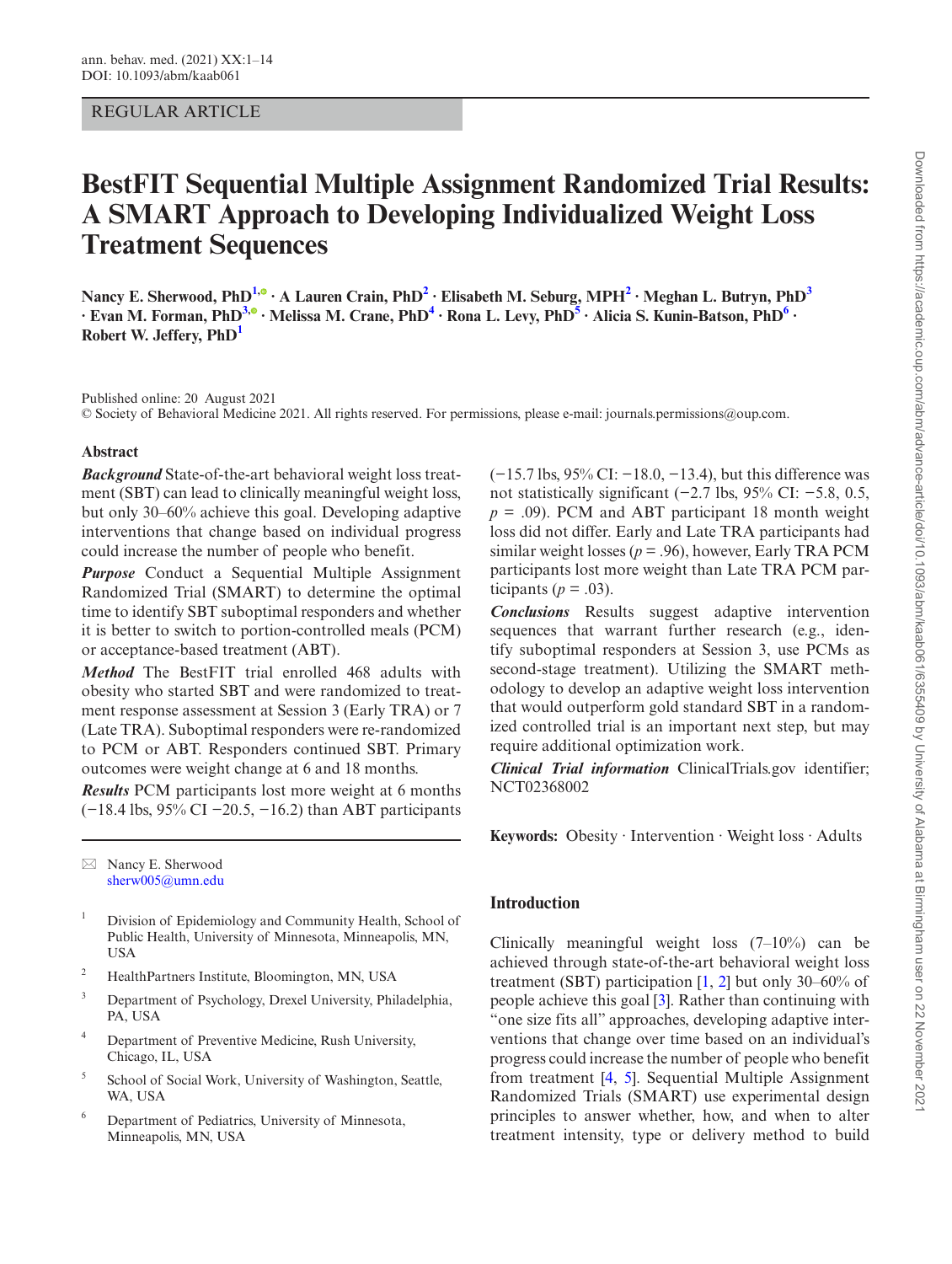adaptive interventions [\[6](#page-12-5)[–8](#page-12-6)]. An additional strength of the SMART is the opportunity to develop more deeply tailored interventions that identify which individuals are likely to benefit the most from which sequence of treatments [[4\]](#page-12-3).

Suboptimal SBT responders may benefit from alternate treatments that address factors which impede weight loss [\[9](#page-12-7)[–13](#page-12-8)]. One such factor is self-regulation, given that exercising calorie restraint in today's obesogenic environment is compromised by both food-specific [\[11](#page-12-9), [14\]](#page-12-10) and general self-regulation difficulties [[15–](#page-12-11)[18\]](#page-13-0). Augmenting SBT with portion-controlled meals (PCM) or acceptance and commitment therapy-derived skills could address self-regulation challenges through different mechanisms. PCMs immediately reduce the need for decision making and behavioral control by providing people with meals that are compliant with SBT caloric intake recommendations [\[19](#page-13-1)]. Alternatively, acceptance-based treatment (ABT) teaches skills, such as distress tolerance, that may boost self-regulation capacity [\[20](#page-13-2)]. Each approach has empirical support [[19,](#page-13-1) [21–](#page-13-3)[24\]](#page-13-4), but may be best reserved as second-stage treatments since PCMs can be expensive and difficult to fit into a person's lifestyle, and ABT requires specialized training [\[23](#page-13-5)]. PCMs are effective because they are pre-planned and pre-packaged, however, this is accompanied by a level of inflexibility that may not easily fit into a person's lifestyle (e.g., family meals, parental responsibilities, work commitments, etc.) and may not be feasible over the long-term. Although treatment accompanying PCMs should help people develop other tools and strategies to support weight loss and maintenance, reliance on PCMs may impede the development of important behavioral strategies. In contrast, switching the therapeutic approach to ABT theoretically addresses the root problem of many weight loss challenges and boosts long-term capacity for self-regulation. Because ABT directly addresses the underlying causes of overeating, it may take longer to develop this skill set. Thus, these treatments may have differential short- and long-term effects, with PCMs being more effective shortterm, and ABT skill development accelerating over time. Different individuals also may vary in their responsiveness to different treatment sequences. For example, suboptimal responders who experience greater food-specific self-regulation challenges such as binge eaters may respond differently to PCMs and ABT [[4\]](#page-12-3).

Establishing the best time to transition to second-stage treatment is important. Difficulty losing weight early in treatment predicts suboptimal response [[25–](#page-13-6)[27\]](#page-13-7). Stepped care interventions have intensified treatment to address suboptimal response as early as 3 and up until 12 weeks after initial treatment began, with limited empirical justification [[28–](#page-13-8)[31\]](#page-13-9). Weight loss trial data, [\[22](#page-13-10), [32–](#page-13-11)[35\]](#page-13-12) using weekly weight loss to predict the likelihood of achieving weight loss success at 6 months (i.e., 10% weight loss), suggest that sessions 3 and 7 are good candidate time points for treatment transition. Participants who had not lost at least 2.5% of their starting body weight at session 3 or at least 5% by session 7, had a high likelihood of not being classified as successful weight losers at 6 months. However, it is unclear which of these two time points would be best. Switching at session 3 may "rescue" people before it's too late, but could be premature and subject to incorrect classification. Waiting until session 7, however, could be detrimental if people have started to experience a sense of futility.

This paper describes results of BestFIT, a SMART which addressed: (a) whether PCM or ABT was more effective for suboptimal responders; and (b) when to identify suboptimal responders. All participants began with SBT and were randomized to treatment response assessment at Session 3 (Early TRA) or 7 (Late TRA). Suboptimal responders were re-randomized to PCM or ABT and Responders continued SBT. We hypothesized that participants re-randomized to PCMs would lose more weight at 6 months (6m) than those re-randomized to ABT, but that ABT would outperform PCM at 18 months (18m). We hypothesized that participants randomized to Session 3 treatment response assessment (Early TRA) would lose more weight at 6m and 18m follow-up than those randomized to Session 7 treatment response assessment (Late TRA). Exploratory analyses examined 6m and 18m weight loss across the four embedded Adaptive Interventions that begin with SBT (Early PCM, Early ABT, Late PCM, Late ABT) and examined whether responses to the embedded Adaptive Interventions varied for participant subgroups (sex, BMI category, binge eating disorder status).

# **Methods**

#### **Study Design**

BestFIT was a two-stage SMART. The study protocol was reported previously [[36](#page-13-13)]. All treatment was provided with individual, in-person sessions. Participants all began by receiving state-of-the art behavioral weight loss treatment (SBT) sessions. Participants were randomized to treatment response assessment (TRA) at Session 3 (Early TRA) or 7 (Late TRA). Responders identified at the Early and Late TRA continued SBT while suboptimal responders were re-randomized to have SBT augmented with the provision of portioncontrolled meals (PCM), or to switch to an acceptancebased version of behavioral treatment (ABT). This resulted in four adaptive interventions (AI) that begin with SBT, switch treatment for suboptimal responders,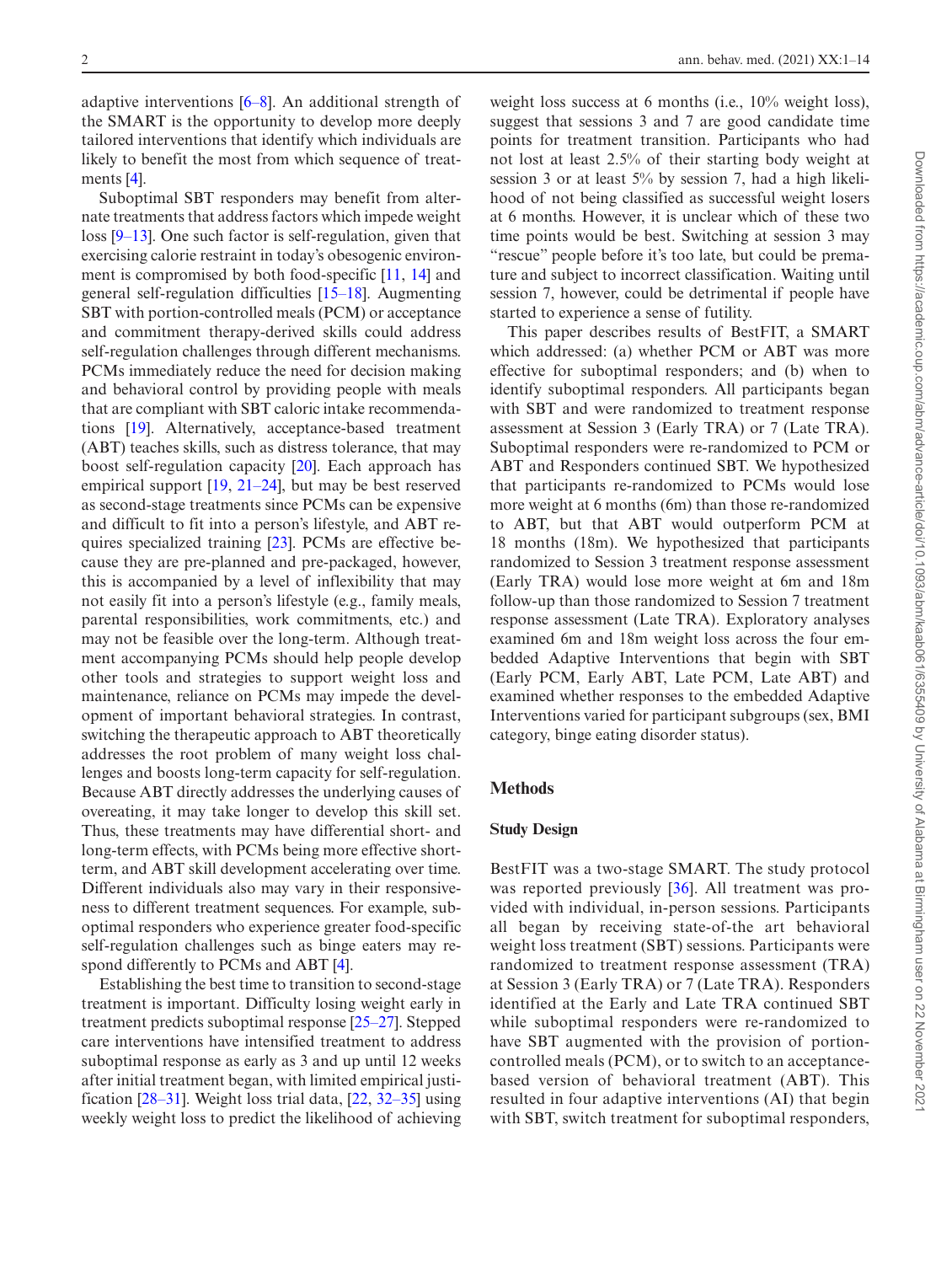and continue SBT for responders: Early Augment with PCM (Early PCM); Early Switch to ABT (Early ABT); Late Augment with PCM (Late PCM); Late Switch to ABT (Late ABT). Outcomes were assessed at 6m and 18m. The study was approved by the HealthPartners Institutional Review Board. The ClinicalTrials.gov identifier is NCT02368002.

#### **Study Participants**

Participants were enrolled between May 2015 and September 2017. Inclusion criteria were: (a) 21–70 years old; (b) BMI  $\geq$  30.0 and  $\leq$  45 kg/m<sup>2</sup>; and (c) able to participate for 18 months. Exclusion criteria were: (a) pregnant, breastfeeding or planning a pregnancy;(b) diet intervention study or weight loss program involvement; (c) dietary restrictions (e.g., gluten-free); and (d) insulindependent diabetes.

# **Study Procedures**

Participants recruited through radio, print, web-based advertisements, and direct mailings were screened by phone, invited to an orientation session, and scheduled for a visit during which informed consent was obtained and baseline measures were collected.

### **Randomization and Blinding**

The first randomization (Early TRA or Late TRA) was stratified by sex and BMI category  $(30 - 535 \text{ kg/m}^2)$ ,  $35-<$ 40 kg/m<sup>2</sup>, 40- $<$ 45 kg/m<sup>2</sup>). The second randomization (PCM or ABT among suboptimal responders) was stratified by Early or Late TRA, sex, BMI category, and percent of weight lost prior to re-randomization (Early TRA: <1% or 1–2.49%; Late TRA: <2% or 2–4.9%). The decision to stratify by TRA timing was made to ensure that there were equal numbers of Session 3 and Session 7 TRA participants re-randomized to PCM and ABT. We also stratified by amount of weight lost prior to the TRA to ensure that there was a similar distribution of pre-TRA weight loss among participants re-randomized to PCM and ABT. Blocks of 10 and 6 were used within each stratum to ensure approximately equal numbers of participants randomized to Early and Late TRA and suboptimal responders re-randomized to PCM and ABT, respectively. Randomization allocation was concealed in the study database. An algorithm, triggered when the weight loss coach entered the participant's weight at weekly sessions, assessed whether the participant was due for TRA; if so, whether the participant was responding optimally; and if not, to which treatment the participant should be re-randomized. Weight loss coaches and

participants were blinded to the first randomization (Early TRA vs. Late TRA), but not to the results of the second randomization for suboptimal responders. Study team members remained blinded to study outcomes until 18m measurements were completed.

#### **Interventions**

All participants were offered a total of 20 treatment sessions (45 minutes per session) delivered in-person at the Institute over an approximately 20-week time period. Of the six weight loss coaches, four were master's level registered dieticians and two had a psychology background (master's degree in counseling psychology, PhD in health behavior). Two supervision sessions per week were led by PhD-level clinical psychologists, with sessions focused on SBT and PCM led by Drs. Sherwood and Kunin-Batson and sessions focused on ABT led by Drs. Butryn and Forman. Intervention sessions were audio recorded to monitor quality assurance and for coach training and supervision. Five different counselor manuals were developed for each treatment arm (i.e., SBT, Early PCM, Late PCM, Early ABT and Late ABT) to promote adherence to the treatment protocols. The study database included treatment-specific cues for each participant. Session content in each treatment arm was reviewed throughout the study to ensure all coaches were delivering the content in a similar, consistent manner. Audio was provided by coaches for feedback on content delivery. Coaches completed case conceptualization forms and provided audio for participants who had recently been classified as a suboptimal responder and switched treatment arms and for participants who were struggling with their weight loss efforts.

# **State-of-the-art Behavioral Weight Loss Treatment (SBT)**

Participants were offered 20 weekly in-person sessions over a 6m period and started with SBT which focused on self-monitoring, stimulus control, goal setting, problem-solving, cognitive reframing, addressing social situations, and relapse prevention [[2,](#page-12-1) [34,](#page-13-14) [37\]](#page-13-15). Participants were assigned a calorie intake goal of 1200, 1500, or 1800 kcal/day based on body weight and worked on increasing their physical activity level to 1 hour per day. Participants were taught how to selfmonitor their eating and physical activity using the MyFitnessPal™ smartphone application or a paper self-monitoring log based on their preference. Weight loss coaches reviewed self-monitoring records and provided feedback to participants at each session. The weight loss coach also measured and documented each participant's weight in the study treatment database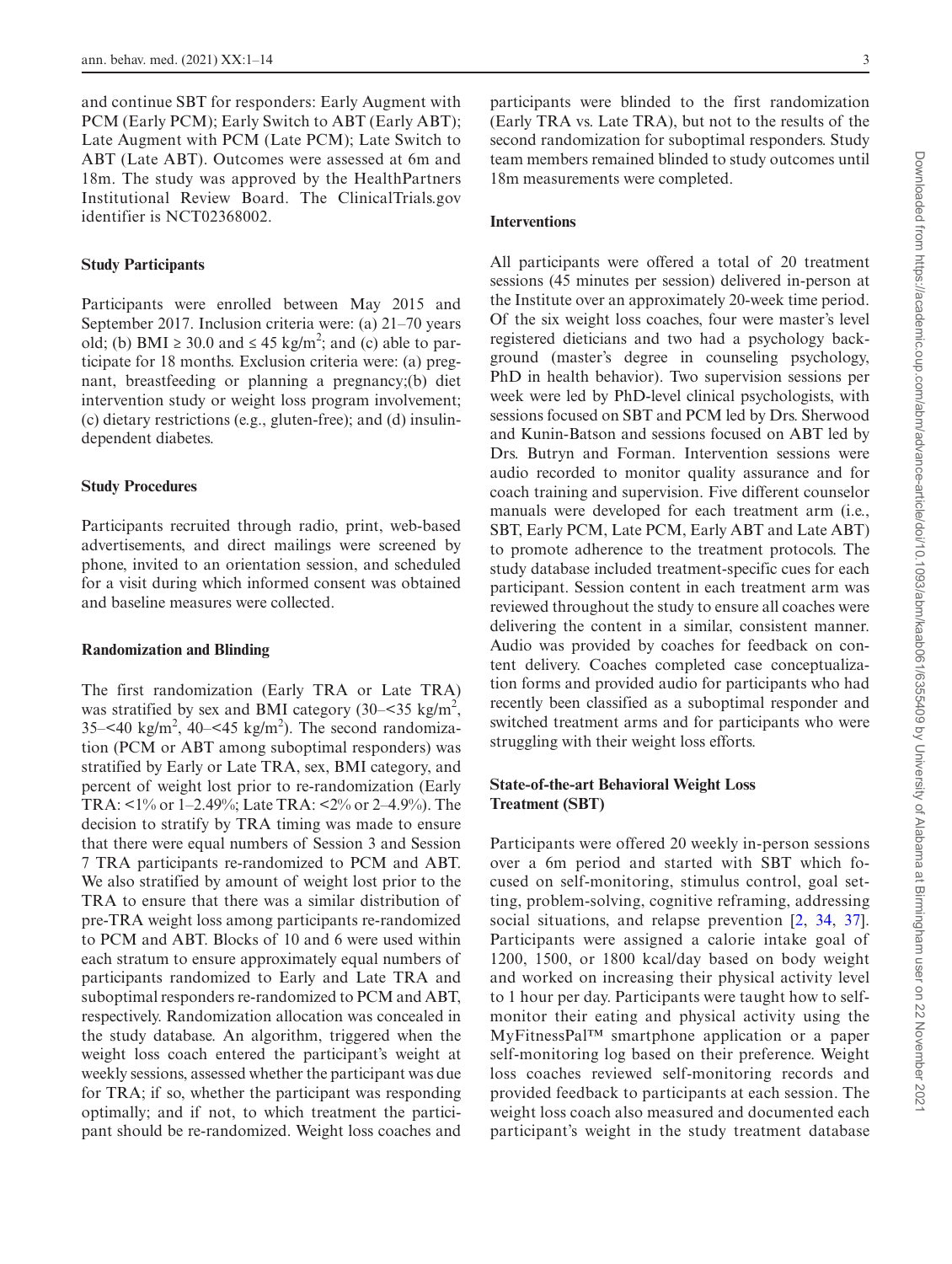prior to delivering the weekly treatment session content. Additional detail about the interventions is provided in our study protocol paper [\[36\]](#page-13-13).

#### **Sub-optimal Response Definitions**

Participants randomized to Early TRA were considered sub-optimal responders if they had lost less than 2.5% of their session 1 weight by Session 3 or 28 days following Session 1, which ever came first. Late TRA participants were considered sub-optimal responders if they had lost less than 5.0% of their session 1 weight by Session 7 or 63 days following Session 1, whichever came first. Participants classified as sub-optimal responders at Sessions 3 and 7 were re-randomized to either portioncontrolled meals or ABT.

## **Portion-controlled Meals (PCM)**

PCM participants completed the 20 sessions of SBT. Additionally, they received meals (17 weeks for Early TRA and 13 weeks for Late TRA) prepared by Healthy for Life Meals™ at different caloric levels (e.g., 1200, 1500 kcals/day) at no cost and included freshly prepared food with fruits and vegetables. The weight loss coach helped identify a convenient location for twice-weekly pick-up of the participant's meals.

#### **Acceptance-based Behavioral Treatment (ABT)**

ABT [[38](#page-13-16), [39](#page-13-17)] participants identified internal experiences that make weight control behaviors challenging and learned through several activities that adaptive behavior (e.g., eating less) often depends on the ability to tolerate unpleasant internal experiences (e.g., desire to eat tasty food) or experience a perceived or anticipated loss of pleasure (e.g., choosing a less, over a more, tasty food). ABT focused on increasing willingness to engage in adaptive behavior long-term, even when it is uncomfortable or less pleasurable. Participants learned to differentiate controllable (e.g., food kept at home) and uncontrollable (e.g., cravings) aspects of weight control, and to engage in change strategies for the former and psychologically acceptance for the latter. Participants clarified their values and how healthy eating and physical activity could move them toward those values and were taught mindful decision making, i.e., bringing values to mind during weightrelated decision-making moments. Calorie intake and physical activity goals remained the same as SBT and several SBT strategies were integrated into ABT (e.g., self-monitoring, stimulus control).

# **Measures**

In-person outcome assessments occurred at baseline, 6m and 18m with measurement staff blinded to participant treatment assignment.

# **Weight Change**

The primary outcome was body weight change from baseline at 6m and 18m. Body weight and height were measured twice in light clothing without shoes using a digital scale and a portable, calibrated stadiometer (Seca 876 Flat Scale; Seca 217 Stable Stadiometer; SECA 437 Adapter for Flat Scale). Measurements differing by 0.2 kg or more for weight or 0.5 cm or more for height were repeated for a third time. Data for the multiple assessments were averaged. The following CDC-defined BMI categories were used in exploratory analyses: Class 1 (BMI 30 to < 35 kg/m<sup>2</sup>); Class 2: (BMI 35 to < 40 kg/m<sup>2</sup>; and Class 3 (BMI of 40 kg/m<sup>2</sup> or higher).

# **Binge Eating (BE)**

BE was assessed with the Binge Eating Scale (BES) and a semi-structured interview adapted from the Eating Disorder Examination (EDE) [\[40](#page-13-18), [41\]](#page-13-19). Participants were classified as follows: No BE (BES score 0–17 and no BE reported on the EDE); Subclinical Binge Eating Disorder (BED; BES score 18–26 and/or subclinical BED on EDE); or Probable BED (BES score >26 and/or met DSM-5 BED criteria on EDE).

#### *Demographic characteristics*

Demographic characteristics assessed included gender, age, race/ethnicity, marital status, education level, and employment status.

## **Intervention Process Evaluation.**

Session length, completion, and PCM orders were tracked. Raters with experience in SBT, PCM and ABT randomly coded 5% of all sessions ( $n = 400$ ) on a scale of 1 (skipped entirely) to 3 (thoroughly covered) adherence to each sub-section of the specific session manual. Avoidance of treatment contamination was rated by the presence or absence of specific SBT and ABT strategies in each treatment arm. Coding began before the intervention was complete so that adherence issues could be addressed in the ongoing supervision meetings. SAS was used to randomly select audios for coding equally distributed across the intervention period of the trial. Satisfaction and perceived helpfulness of the sessions were rated by participants.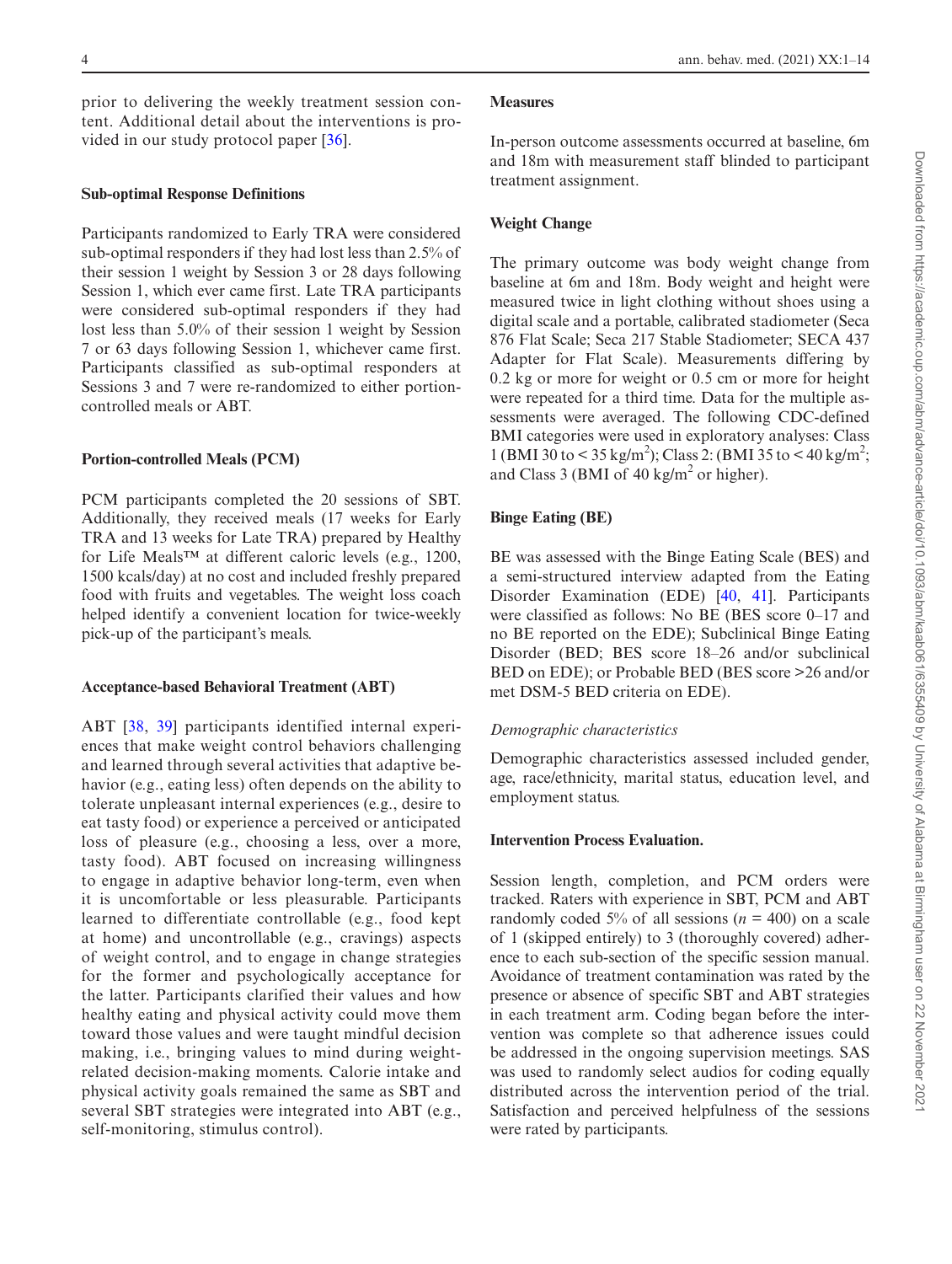#### **Analysis**

The analytic approaches for the primary, secondary, and exploratory aims were informed by the literature on SMART designs [[4,](#page-12-3) [42](#page-13-20)[–44\]](#page-13-21). Hypothesis 1 stated that suboptimal responders re-randomized to PCM would lose more weight at 6m than those re-randomized to ABT (H1a) but that ABT participants would lose more weight at 18m than PCM participants (H1b). This hypothesis was tested using a mixed linear model where weight changes between baseline and post-baseline among suboptimal responders were predicted from re-randomization (ABT, PCM) and measurement time (B, 6M, 18M) accounting for sex, baseline weight (grand mean-centered), TRA timing and percent of weight lost prior to re-randomization. A significant re-randomization by measurement time interaction was expected, with simple effects tests comparing PCM to ABT within measurement time testing H1a (6m) and H1b (18m). The contrast with the smaller *p*-value was tested at  $\alpha_2 = 0.025$ , and the second at  $\alpha_2$  = 0.05 to ensure a family-wise Type I error rate of 0.05. The H1 and H2 mixed models treated all predictors as fixed parameters and included a random intercept for participant.

Hypothesis 2 stated that participants randomly assigned to Early TRA would lose more weight at 6m and 18m than those randomized to Late TRA and was tested using a mixed linear model where weight changes from all randomized participants were predicted from TRA timing accounting for sex, baseline weight and TRA result (PCM, ABT, responder, quit intervention before TRA). The main effect for Early versus Late TRA tested H2.

Sensitivity analyses applied the Hypothesis 1 and 2 analytic models to a multiply-imputed dataset and summarized the results of these analyses across  $m = 20$ imputations [[45](#page-13-22)]. The imputation model assumed missing at random conditional on covariates, which included all analysis covariates and the auxiliary variables education, income, coach and intervention completion [\[45\]](#page-13-22). A Markov chain Monte Carlo model imputed sporadically missing 6-month weight values  $(n = 15)$  from the auxiliary variables and all observed weight values. Fully conditional specification using the regression method, which readily accommodates binary auxiliary variables, imputed the monotonically missing 6 and then 18-month weight values from the auxiliary variables and prior weight values for participants who dropped out after baseline  $(n = 38)$  or 6 months ( $n = 28$ ).

The exploratory aim was to compare 6m and 18m weight loss across the 4 AIs, overall (Early PCM, Early ABT, Late PCM, Late ABT) and by participant subgroups (sex, BMI category, binge eating disorder status). This aim was carried out using generalized estimating equations to fit a segmented linear regression model predicting imputed weight at baseline, 6m and 18m from indicators of first- and second-stage randomization results and controlling for baseline weight and sex [\[44](#page-13-21)]. The relative effectiveness of each AI is based on model-predicted weight change from baseline to 6m and 18m.

The power of the simple effects tests comparing 6m and 18m weights between participants re-randomized to PCM versus ABT was a function of the proportion of participants who were suboptimal responders and 6m and 18m retention rates. There were  $N = 468$  randomized participants, a 55% suboptimal response rate  $(n = 259)$ re-randomized), and 89% and 85% retention at 6m and 18m. The minimum detectable standardized effect for the observed sample sizes ( $n = 230$  at 6m,  $n = 220$  at 18m) was Cohen's *d* = 0.37–0.38.

## **Results**

# **Study Participants**

The CONSORT diagram [\(Fig. 1](#page-5-0)) includes recruitment and retention information and [Table 1](#page-6-0) includes study sample descriptive characteristics. Of the 1540 participants who expressed interest, 363 did not complete a phone screening, 114 were not interested in participating after learning more about the study, 594 did not meet eligibility criteria over the phone or at the orientation or baseline session, and 469 completed baseline measures. One individual was excluded due to a randomization error and the remaining 468 were randomized (R1) to Early ( $n = 233$ ) or Late ( $n = 235$ ) treatment response assessment (TRA). Approximately  $5\%$  ( $n = 26$ ) quit the intervention prior to their TRA session. At their TRA session, 55% of the participants  $(n = 259)$  were classified as suboptimal responders and re-randomized (R2) to ABT  $(n = 127, 27.1\%)$  or PCM  $(n = 132, 28.2\%)$ . Responders ( $n = 183, 39.7\%$ ) continued SBT sessions.

Participants who quit the intervention prior to TRA were younger ( $M = 43.5$  years,  $SD = 10.6$ ), less educated  $(76.9\% \le \text{college})$ , and less likely to be married  $(46.2\%)$ or employed full time (69.2%) than those who completed the TRA ( $M = 49.0$  years,  $SD = 10.3$ ;  $37.8\% <$  college; 70.0% married; 83.9% employed full time). The 38 participants who did not provide follow-up data were younger  $(M = 42.8$  years,  $SD = 10.2$ ), more likely to be female  $(84.2\%)$ , less educated  $(60.5\% \le \text{college})$  and had higher baseline BMI (36.8% Class 1) than those who provided follow-up data ( $M = 49.2$  years,  $SD = 10.3$ ; 75.6% female; 38.1% < college; 46.1% Class 1).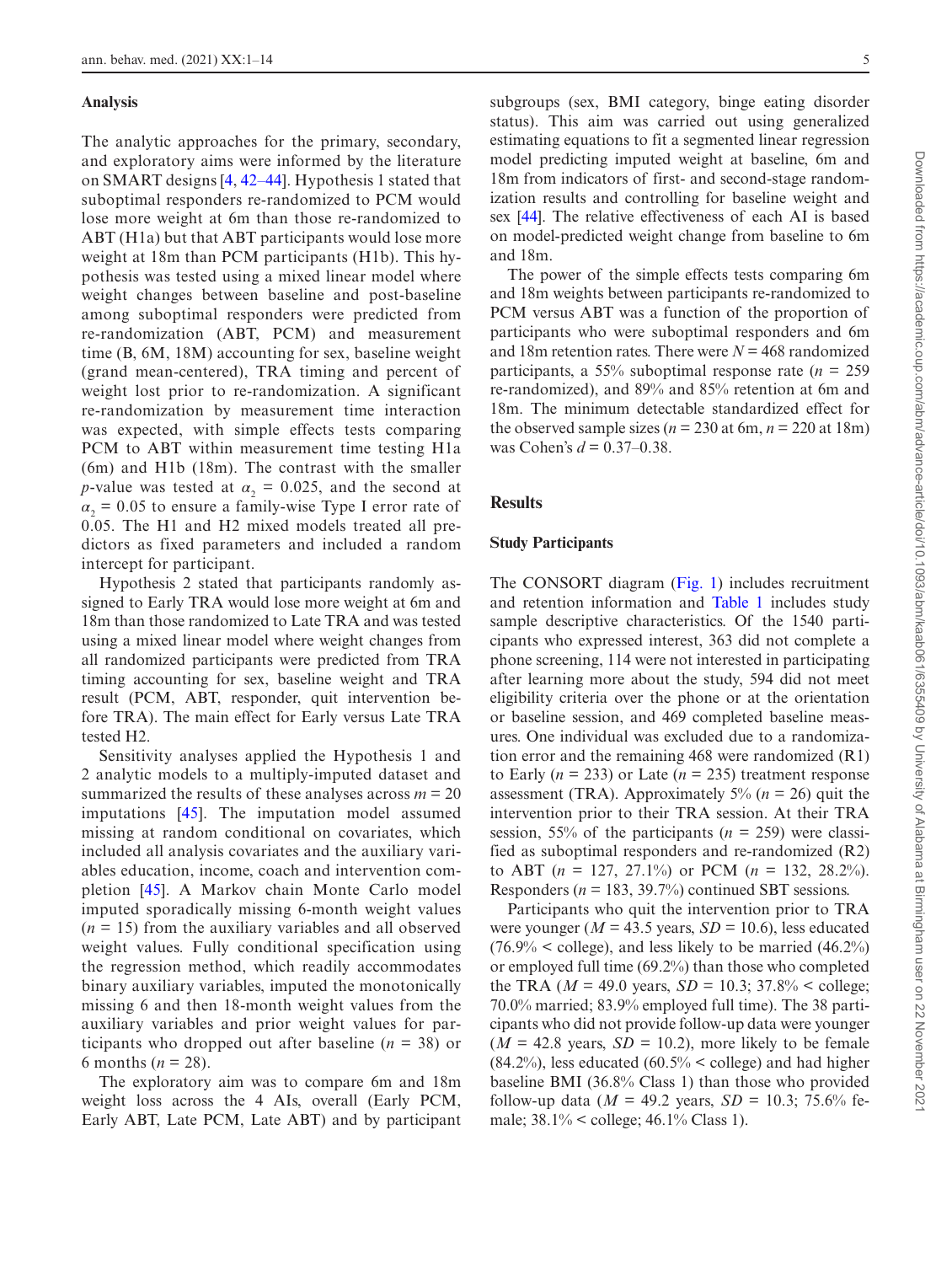

<span id="page-5-0"></span>**Fig. 1.** BestFIT CONSORT diagram.

#### **Primary Analyses**

[Table 2](#page-7-0) summarizes mean weight measured at baseline and weight loss at 6m and 18m expressed as pounds lost, percent weight loss, and percent achieving 5% and 10% weight loss by TRA timing (Early, Late) and TRA result (responder, re-randomize to PCM, re-randomize to ABT). The primary hypothesis was that PCM would be more effective at 6m (H1a) while ABT would be more effective at 18m (H1b) among suboptimal responders. The re-randomization by measurement time interaction was not statistically significant ( $p = .25$ ). The predicted baseline to 6m weight changes among PCM (−−18.4 lbs, 95% CI  $-20.5$ ,  $-16.2$ ) and ABT ( $-15.7$  lbs, 95% CI:  $-18.0$ , −13.4) were in the expected direction but the difference of −2.7 lbs (95% CI: −5.8, 0.5) was not statistically significant ( $p = .09$ ; [Fig. 2\)](#page-8-0). When the outcome was weight loss percent rather than pounds, the re-randomization by measurement time interaction was also not statistically significant ( $p = .26$ ). The 6m mean percent weight loss among PCM (8.3% loss, 95% CI 7.3, 9.2) and ABT (7.2% loss, 95% CI: 6.2, 8.2) was in the expected direction, but the difference of 1.1% (95% CI:  $-0.2$ , 2.5) more loss in PCM was also not statistically significant  $(p = .11)$ . For the H1 sensitivity analyses using imputed data, the baseline to 6m pattern in weight change was also consistent with H1a expectation in that suboptimal responders re-randomized to PCM (−17.6 lbs, 95% CI: −19.9, −15.3) lost more weight (−3.4 lbs, 95% CI: −6.8, 0.0,  $p = 05$ ) than those re-randomized to ABT (-14.3) lbs, 95% CI: −16.9, −11.6); however, this difference was not significant using the *p* < .025 criterion. When weight loss percent was the outcome, the baseline to 6m pattern was consistent with H1a expectation in that suboptimal responders re-randomized to PCM (8.0% loss, 95% CI: 6.9, 9.0) lost a greater percentage of weight (1.5% more loss in PCM, 95% CI: −0.0, 3.0, *p* = .05) than those re-randomized to ABT (6.5% loss, 95% CI: 5.3, 7.4). The H1b-predicted baseline to 18m weight changes were not in the expected direction (PCM  $-8.5$  lbs, 95% CI:  $-10.7$ , −6.3; ABT −7.4 lbs, 95% CI: −9.7, −5.2) nor was their difference statistically significant (−1.0 lbs, 95% CI: −4.2, 2.2,  $p = .53$ ). A similar pattern was observed with 18m mean percent weight loss as the outcome (PCM 3.7% loss, 95% CI: 2.7, 4.6; ABT 3.3% loss, 95% CI: 2.7, 4.6); this difference was also not statistically significant (0.3% more loss in PCM, 95% CI: −1.0, 1.7, *p* = .63). The pattern of results for the H1b sensitivity analysis using imputed data were similar such that suboptimal responders re-randomized to PCM had more weight loss at 18m (−8.0 lbs, 95% CI: −10.3, −5.6; 3.5% loss, 95% CI: 2.4, 4.5) than those re-randomized to ABT (−6.5 lbs, 95% CI: −9.3, −3.7; 2.9% loss, 95% CI: 1.6, 4.1) but these differences were not statistically significant (−1.4 lbs, 95% CI: −5.0, 2.1, *p* = .43; 0.6% more loss in PCM, 95% CI: −1.0, 2.2). Comparable analyses treating weight change as a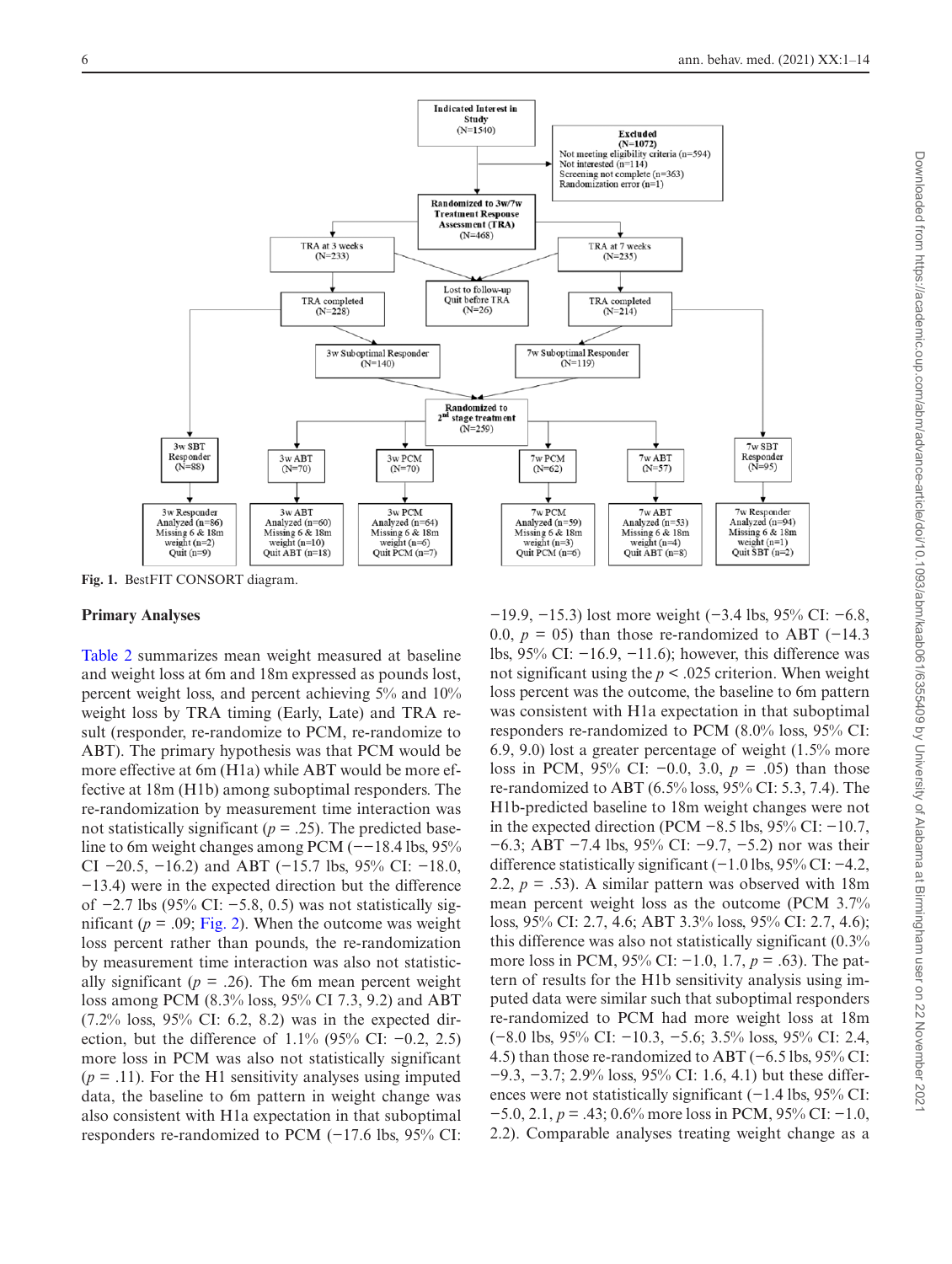<span id="page-6-0"></span>

| Suboptimal Responders)     |                        |                                                |                        |                                                     |                     |                             |
|----------------------------|------------------------|------------------------------------------------|------------------------|-----------------------------------------------------|---------------------|-----------------------------|
|                            |                        | Randomization #1                               |                        | Randomization #2                                    |                     |                             |
|                            |                        | Treatment Response<br>Assessment Timing        |                        | Second-stage treatment for suboptimal<br>responders |                     |                             |
|                            | $(n = 468)$<br>ㅋ       | $(n = 233)$<br>3 Weeks                         | $(n = 235)$<br>7 Weeks | $(n = 127)$<br>ABT                                  | $(n = 132)$<br>PCM  | Responder<br>$(n = 183)$    |
|                            |                        | Mean $\left(\text{sd}\right)\frac{\rho}{6(n)}$ | Mean $(sd)$ /% $(n)$   | Mean (sd) $\frac{N}{6}$ (n)                         | Mean $(sd)$ % $(n)$ | Mean (sd) $\frac{1}{2}$ (n) |
| Age                        | 48.65 (10.39)          | 48.58 (9.80)                                   | 48.71 (10.96)          | 47.73 (10.77)                                       | 49.80 (9.77)        | 49.19 (10.34)               |
| Female                     | 76.28 (357)            | 76.82 (179)                                    | 75.74 (178)            | 87.40 (111)                                         | 84.09 (111)         | 62.84(115)                  |
| Race/ethnicity             |                        |                                                |                        |                                                     |                     |                             |
| Non-Hispanic White         | 78.21 (366)            | 75.97 (177)                                    | 80.43 (189)            | 75.59 (96)                                          | 78.03 (103)         | 85.25 (156)                 |
| Non-Hispanic Black         | 11.54 (54)             | 14.59 (34)                                     | 8.51 (20)              | 11.81 (15)                                          | 13.64 (18)          | 6.56(12)                    |
| Hispanic, Any Race         |                        | 3.86(9)                                        | 6.38(15)               | 6.3(8)                                              | 3.03(4)             | 4.92(9)                     |
| Other                      | 5.13 (24)<br>5.13 (24) | 5.58 (13)                                      | 4.68 (11)              | 6.3(8)                                              | 5.3(7)              | 3.28(6)                     |
| Education                  |                        |                                                |                        |                                                     |                     |                             |
| $<$ 4 year degree          | 39.96 (187)            | 38.63 (90)                                     | 41.28 (97)             | 37.80 (48)                                          | 45.45 (80)          | 32.24 (59)                  |
| 4 year degree              | 38.46 (180)            | 39.48 (92)                                     | 37.45 (88)             | 40.16(51)                                           | 37.88 (50)          | 42.08 (77)                  |
| >4 year degree             | 21.58 (101)            | 21.88(51)                                      | 21.28 (50)             | 22.05 (28)                                          | 16.67 (22)          | 25.68 (47)                  |
| Married %                  | 68.52 (320)            | 70.69 (164)                                    | 66.38 (156)            | 66.93 (85)                                          | 63.36 (83)          | 76.50 (140)                 |
| Employment status          |                        |                                                |                        |                                                     |                     |                             |
| Full time                  | 83.12 (389)            | 81.12 (189)                                    | 85.11 (200)            | 79.53 (101)                                         | 83.33 (110)         | 87.43 (160)                 |
| Part time                  | 8.97 (42)              | 10.73 (25)                                     | 7.23 (17)              | 9.45(12)                                            | 11.36 (15)          | 4.92 (9)                    |
| BMI                        | 35.98 (3.85)           | 36.03 (3.96)                                   | 35.94 (3.75)           | 36.02 (3.72)                                        | 36.53 (3.85)        | 35.53 (3.96)                |
| <b>BMI</b> category        |                        |                                                |                        |                                                     |                     |                             |
| Class 1 (BMI 30 to $<$ 35) | 45.30 (212)            | 44.64 (104)                                    | 45.96 (108)            | 44.09 (56)                                          | 41.67(55)           | 49.18 (90)                  |
| Class 2 (BMI 35 to $<$ 40) | 36.75 (172)            | 36.91 (86)                                     | 36.60 (86)             | 37.80 (48)                                          | 38.64 (51)          | 33.88 (62)                  |
| Class 3: BMI 40 or higher) | 17.95 (84)             | 18.45(43)                                      | 17.45(41)              | 18.11 (23)                                          | 19.70 (26)          | 16.94(31)                   |
|                            |                        |                                                |                        |                                                     |                     |                             |

**Table 1.** Baseline characteristics of the BestFIT study sample by Randomization 1 (Treatment Response Assessment Timing) and Randomization 2 (Second-Stage Treatment for Table 1. Baseline characteristics of the BestFIT study sample by Randomization 1 (Treatment Response Assessment Timing) and Randomization 2 (Second-Stage Treatment for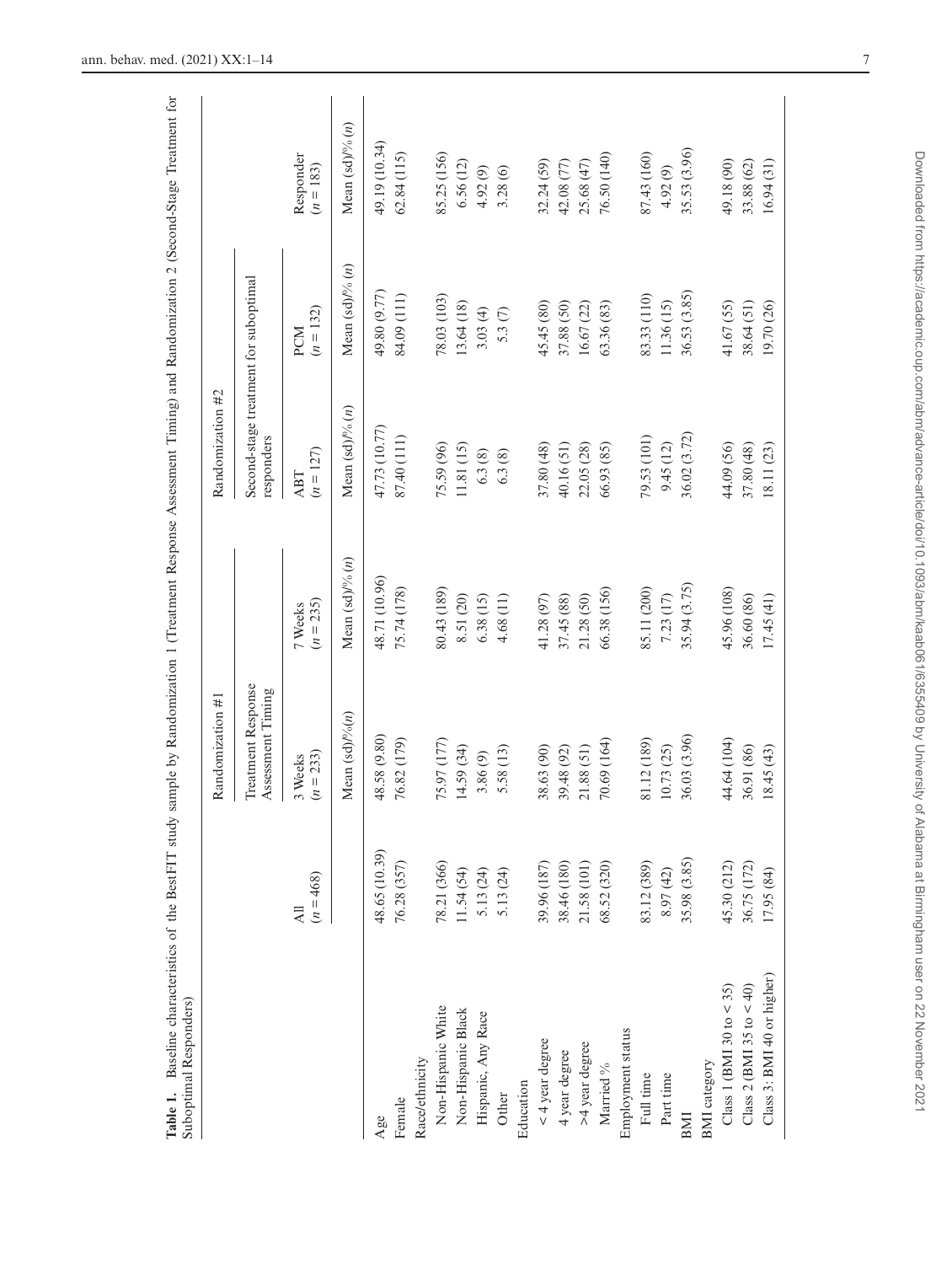| of baseline weight                 |                       |             |                                                |                                      |             |             |                                   |            |             |
|------------------------------------|-----------------------|-------------|------------------------------------------------|--------------------------------------|-------------|-------------|-----------------------------------|------------|-------------|
|                                    |                       |             | 6 Month Weight Loss expressed as               |                                      |             |             | 18 Month Weight Loss expressed as |            |             |
|                                    | Baseline Weight (lbs) | Pounds lost | Percent lost                                   | Lost 5%                              | Lost $10\%$ | Pounds lost | Percent lost                      | Lost $5\%$ | Lost $10\%$ |
|                                    | M(SD)                 | M(SD)       | M(SD)                                          | $\%$ yes                             | $%$ yes     | M (SD)      | M (SD)                            | $%$ yes    | $%$ yes     |
|                                    |                       |             |                                                | All Participants                     |             |             |                                   |            |             |
| <b>ALL</b>                         | 224.6 (34.5)          | 22.1 (14.1) | 9.8(5.9)                                       | 78.3%                                | 44.1%       | 11.8(17.3)  | 5.2 $(7.4)$                       | 45.3%      | 23.6%       |
|                                    |                       |             |                                                | Treatment Response Assessment Timing |             |             |                                   |            |             |
| Early                              | 225.1 (34.8)          | 21.7 (14.5) | 9.7(6.1)                                       | 75.0%                                | 42.6%       | (2.0(16.9)) | 5.3 $(7.2)$                       | 46.8%      | 23.6%       |
| Late                               | 224.1 (34.2)          | 22.5 (13.8) | (0.0 (5.7))                                    | $81.5\%$                             | 45.5%       | 11.5(7.8)   | 5.0(7.6)                          | 43.7%      | 23.6%       |
|                                    |                       |             |                                                | Treatment Response Assessment Result |             |             |                                   |            |             |
| Responder                          | 227.3 (35.2)          | 29.5 (14.1) | 13.0(5.6)                                      | 93.7%                                | 65.1%       | 17.7(18.4)  | 7.7 (7.8)                         | 60.5%      | 37.1%       |
| ABT                                | 222.0 (33.4)          | 15.8(9.8)   | 7.2(4.3)                                       | 67.9%                                | 27.5%       | 7.4(14.3)   | 3.3(6.3)                          | 34.9%      | $16.0\%$    |
| PCM                                | 222.8 (34.5)          | 18.5(12.4)  | 8.3(5.4)                                       | $71.1\%$                             | 32.2%       | 8.5(15.4)   | 3.7(6.6)                          | 35.6%      | 12.2%       |
|                                    |                       |             | Treatment Response Assessment Timing & Results |                                      |             |             |                                   |            |             |
| Early Responder                    | 228.4 (36.0)          | 27.2 (15.2) | (2.0(6.3))                                     | 86.6%                                | $54.9\%$    | 5.4 (17.0)  | 6.7(7.3)                          | 54.9%      | 32.9%       |
| Early ABT                          | 223.7 (32.3)          | 16.3(10.2)  | 7.3(4.4)                                       | 68.4%                                | $29.8\%$    | 9.3(12.7)   | 4.0(5.3)                          | 38.6%      | 15.8%       |
| Early PCM                          | 221.6 (36.1)          | 20.1 (14.4) | 9.1(6.1)                                       | 68.2%                                | 39.7%       | (1.2(18.2)  | 4.9(7.8)                          | 45.8%      | 18.6%       |
| Late Responder                     | 226.3 (34.7)          | 31.6 (12.8) | (3.9(4.9))                                     | 100%                                 | 74.2%       | 19.9(19.5)  | 8.6(8.1)                          | 65.9%      | 41.2%       |
| $\text{Late } \triangle \text{BT}$ | 219.9 (34.8)          | 15.2(9.5)   | 7.1(4.1)                                       | 67.3%                                | 25%         | 5.2 (15.9)  | 2.5(7.3)                          | 30.6%      | 16.3%       |
| Late PCM                           | 224.1 (32.9)          | 16.8(9.8)   | 7.5(4.3)                                       | 74.1%                                | 24.1%       | 5.6(11.2)   | 2.4(4.8)                          | 25.0%      | 5.4%        |
|                                    |                       |             |                                                |                                      |             |             |                                   |            |             |

<span id="page-7-0"></span>Table 2. Weight in pounds measured at baseline and weight loss from baseline to 6 and 18 months expressed as pounds, percent weight loss and percent who lost at least 5% and 10% **Table 2.** Weight in pounds measured at baseline and weight loss from baseline to 6 and 18 months expressed as pounds, percent weight loss and percent who lost at least 5% and 10%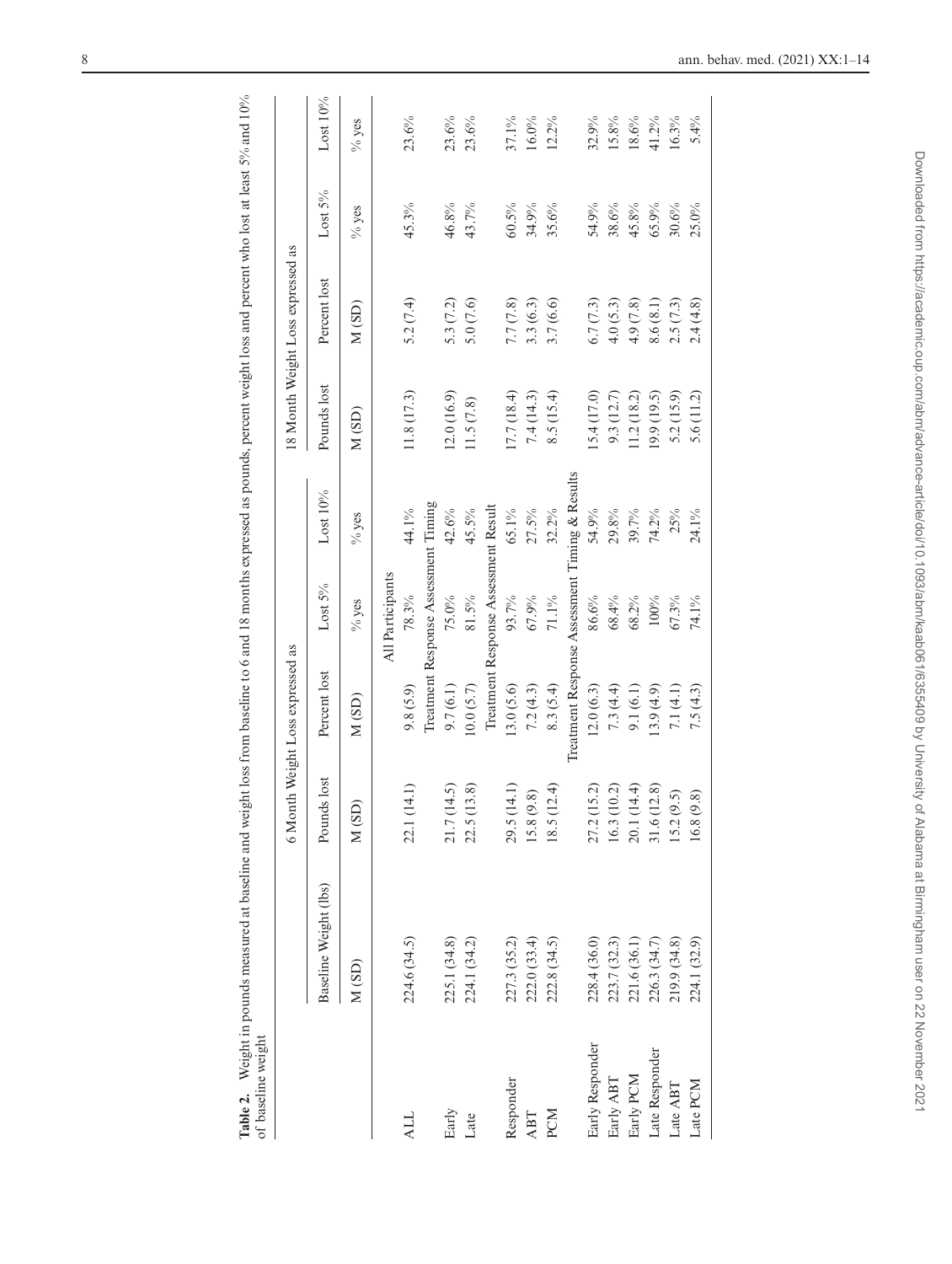Weight loss, imputed  $-8.0$  $-6.5$ ABT Better  $\rightarrow$ - PCM Better  $-7$  -6 -5 -4 -3 -2 -1 0 1 2 Note: Controlling for sex, baseline weight, TRA timing, pre-TRA weight loss ra

<span id="page-8-0"></span>**Fig. 2.** Baseline to 6 and 18-month weight change in pounds.

percentage of baseline weight produced a virtually identical pattern of results.

## **Secondary Analyses**

Hypothesis 2 predicted that Early TRA participants would lose more weight than Late TRA participants. The adjusted change from baseline to the average of the 6m and 18m post-baseline weights was −16.6 lbs (95% CI: −18.3, −14.9) among participants randomized to Early TRA and −16.7 lbs (95% CI: −18.4, −15.0) among those randomized to Late TRA. The difference between the TRA timing groups was not statistically significant (−0.1 lbs; 95% CI: −2.4, 2.3, *p* = .96). H2 sensitivity analyses using imputed data also showed no significant difference in baseline to post-baseline weight change (−0.1 lbs; 95% CI: −2.6, 2.4, *p* = .93) between Early (−15.5 lbs; 95% CI: −17.4, −13.7) and Late TRA (−15.6 lbs; 95% CI:  $-17.4$ ,  $-13.8$ ) participants.

#### **Post Hoc Analyses**

When checking the homogeneity of regression assumption for the re-randomization by measurement time interaction reported in the primary analysis, we found that the three-way re-randomization by measurement time by rate of weight loss prior interaction was statistically significant ( $p < 0.04$ ). The weight loss rate covariate classified suboptimal responders as losing weight slowly if between treatment initiation and the TRA they had lost half or more of the weight required to be considered a responder; and very slowly if they had lost less than half of the necessary weight. In general, suboptimal responders who lost weight slowly prior to their TRA tended to have more weight loss at 6m (−4.5 lbs; 95% CI: −8.2, −0.9, *p* < 0.02) and 18m (−3.3 lbs; 95% CI: −7.0, 0.4,  $p = .08$ ) if they had been re-randomized to PCM

rather than ABT. The pattern was reversed among suboptimal responders who lost weight very slowly. They tended to have less weight loss at 6m (2.6 lbs; 95% CI: −3.1, 8.4) and 18m (5.0 lbs; 95% CI: −0.9, 10.9) if they had been re-randomized to PCM although neither of these changes relative to baseline was significant.

The weight change patterns observed in [Table 2](#page-7-0) inspired a post-hoc analysis to better quantify patterns of baseline to post-baseline weight change as a function of TRA timing (Early, Late) and TRA result (PCM, ABT, Responder). The role of TRA timing appeared to differ between responders and suboptimal responders. Adjusting for baseline weight and sex, the simple effect of TRA timing on post-baseline weight loss was significant among PCM (Late TRA vs. Early TRA weight change difference = 4.5 lbs, 95% CI: 0.3, 8.6, *p* = .03), but not among ABT participants (Late TRA vs. Early TRA weight change difference = 2.4 lbs,  $95\%$  CI:  $-1.9$ , 6.6,  $p = .28$ ). Suboptimal responders re-randomized to PCM lost more weight if their TRA was Early than if it was Late. Among responders, the post-baseline weight loss pattern was also significantly related to TRA timing but in the other direction. Responders lost more weight if their TRA was Late than if it was Early (−4.3 lbs, 95% CI:  $-7.8, -0.9, p = .01$ ).

#### **Adaptive Interventions**

[Figs. 3](#page-9-0) and [4](#page-10-0) show the predicted 6m and 18m weight loss in each of the 4 embedded adaptive interventions (i.e., Early PCM, Early ABT, Late PCM, Late ABT). Overall, none of the AIs clearly resulted in more or less weight loss at 6 or 18 months. The 4 AIs resulted in similar 6m and 18m weight loss among men, but women in Early ABT lost 2–3 fewer pounds at 6m. Participants with Class 1 BMI had less 6m and 18m weight loss in Early ABT and Late PCM; those with Class 2 BMI had less 18m weight loss in Early PCM and Late ABT; and those with Class 3 BMI lost less weight in Early PCM and Early ABT, especially at 18m. Participants with subclinical BED lost more weight at 6m in Early PCM, and at 18m in Early PCM and Late ABT.

#### **Intervention Adherence and Contamination**

Suboptimal responders ( $M = 16.8$ ,  $SD = 4.5$ ) attended fewer sessions than responders ( $M = 18.4$ ,  $SD = 3.1$ ;  $p \leq 0.001$ ). PCM participants attended more sessions (*M* = 17.5, *SD* = 3.5) than ABT participants (*M* = 16.1,  $SD = 5.1$ ;  $p < 0.01$ ). Session length was shorter among responders ( $M = 39.6$  minutes,  $SD = 6.0$ ) compared to suboptimal responders ( $M = 41.1$  minutes,  $SD = 5.5$ ,  $p \leq 0.01$ , but similar between suboptimal responder groups (PCM =  $40.5$  minutes,  $SD = 5.8$ ; ABT=41.6



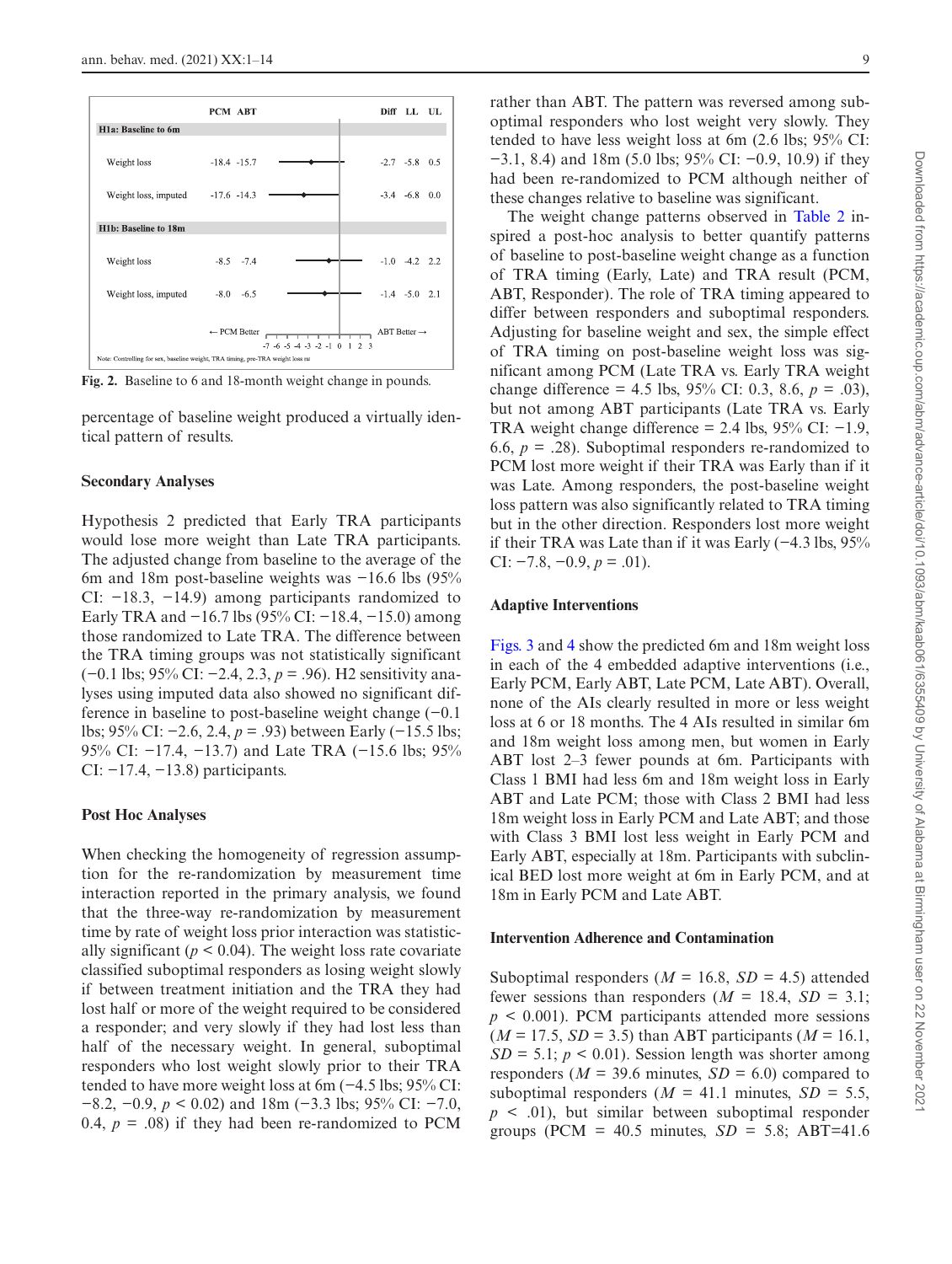|                        |                                                                                   | Change            | LL      | UL      |
|------------------------|-----------------------------------------------------------------------------------|-------------------|---------|---------|
| ALL                    |                                                                                   |                   |         |         |
| Early ABT              |                                                                                   | $-18.5$           | $-21.0$ | $-16.0$ |
| Early PCM              |                                                                                   | $-21.3$           | $-23.8$ | $-18.8$ |
|                        |                                                                                   |                   |         |         |
| Late ABT               |                                                                                   | $-20.5$           | $-22.8$ | $-18.1$ |
| Late PCM               |                                                                                   | $-21.1$           | $-23.3$ | $-18.9$ |
| Men                    |                                                                                   |                   |         |         |
| Early ABT              |                                                                                   | $-27.4$           | $-32.7$ | $-22.1$ |
| Early PCM              |                                                                                   | $-28.4$           | $-35.0$ | $-21.7$ |
| Late ABT               |                                                                                   | $-29.4$           | $-34.3$ | $-24.4$ |
| Late PCM               |                                                                                   | $-29.2$           | $-33.7$ | $-24.6$ |
| <b>Women</b>           |                                                                                   |                   |         |         |
| Early ABT              |                                                                                   | $-16.0$           | $-18.8$ | $-13.2$ |
| Early PCM              |                                                                                   | $-19.2$           | $-21.7$ | $-16.7$ |
| Late ABT               |                                                                                   | $-17.9$           | $-20.4$ | $-15.3$ |
| Late PCM               |                                                                                   |                   |         |         |
|                        |                                                                                   | $-18.7$           | $-21.1$ | $-16.3$ |
| BMI < 35               |                                                                                   |                   |         |         |
| Early ABT              |                                                                                   | $-15.9$           | $-20.7$ | $-11.1$ |
| Early PCM              |                                                                                   | $-21.6$           | $-26.8$ | $-16.4$ |
| Late ABT               |                                                                                   | $-22.1$           | $-26.4$ | $-17.7$ |
| Late PCM               |                                                                                   | $-17.8$           | $-22.4$ | $-13.3$ |
| <b>BMI35-&lt;40</b>    |                                                                                   |                   |         |         |
| Early ABT              |                                                                                   | $-19.7$           | $-25.2$ | $-14.3$ |
| Early PCM              |                                                                                   | $-21.3$           | $-29.5$ | $-13.2$ |
| Late ABT               |                                                                                   | $-19.4$           | $-24.9$ | $-13.8$ |
|                        |                                                                                   |                   |         |         |
| Late PCM               |                                                                                   | $-22.6$           | $-28.2$ | $-16.9$ |
| $BMI>=40$              |                                                                                   |                   |         |         |
| Early ABT              |                                                                                   | $-15.8$           | $-24.1$ | $-7.4$  |
| Early PCM              |                                                                                   | $-19.5$           | $-30.2$ | $-8.9$  |
| Late ABT               |                                                                                   | $-20.5$           | $-30.8$ | $-10.2$ |
| Late PCM               |                                                                                   | $-27.7$           | $-35.4$ | $-19.9$ |
| No BED                 |                                                                                   |                   |         |         |
| Early ABT              |                                                                                   | $-19.4$           | $-22.2$ | $-16.5$ |
| Early PCM              |                                                                                   | $-20.8$           | $-23.8$ | $-17.9$ |
| Late ABT               |                                                                                   | $-22.8$           | $-25.5$ | $-20.0$ |
|                        |                                                                                   | $-21.4$           |         |         |
| Late PCM               |                                                                                   |                   | $-24.1$ | $-18.8$ |
| <b>Subclinical BED</b> |                                                                                   |                   |         |         |
| Early ABT              |                                                                                   | $-17.8$           | $-23.3$ | $-12.3$ |
| Early PCM              |                                                                                   | $-20.3$           | $-26.3$ | $-14.4$ |
| Late ABT               |                                                                                   | $-17.1$           | $-21.5$ | $-12.7$ |
| Late PCM               |                                                                                   | $-21.6$           | $-26.0$ | $-17.3$ |
| <b>Probable BED</b>    |                                                                                   |                   |         |         |
| Early ABT              |                                                                                   | $-14.2$           | $-21.2$ | $-7.2$  |
| Early PCM              |                                                                                   | $-20.5$           | $-26.6$ | $-14.4$ |
| Late ABT               |                                                                                   | $-16.0$           | $-23.8$ | $-8.1$  |
| Late PCM               |                                                                                   | $-16.9$           | $-22.4$ | $-11.4$ |
|                        |                                                                                   |                   |         |         |
|                        | $\leftarrow$ LOSS                                                                 | $GAN \rightarrow$ |         |         |
|                        |                                                                                   |                   |         |         |
|                        | $-30$<br>$-40$<br>$-20$<br>$-10$                                                  | $\mathbf{0}$      |         |         |
|                        |                                                                                   |                   |         |         |
|                        | Note: Controlling for sex, baseline weight, TRA timing, pre-TRA weight loss rate. |                   |         |         |
|                        |                                                                                   |                   |         |         |

**Fig. 3.** Baseline to 6-month weight change in pounds by adaptive intervention.

minutes,  $SD = 5.2$ ;  $p = .11$ ). The average number of weeks PCMs were ordered was 14.6 and 11.4 for those re-randomized at 3 and 7 Weeks, respectively. Suboptimal responders were less satisfied with treatment (PCM  $M = 4.7$ ,  $SD = 0.4$ ; ABT  $M = 4.5$ ,  $SD = 0.6$ ) than responders ( $M = 4.7$ ,  $SD = 0.5$ ;  $p < .01$ ). Suboptimal responders (PCM  $M = 4.5$ ,  $SD = 0.4$ ; ABT  $M = 4.3$ ,  $SD = 0.6$ ) did not perceive treatment to be more or less helpful than responders ( $M = 4.5$ ,  $SD = 0.5$ ;  $p < .07$ ). Participants re-randomized to PCM were more satisfied with treatment,  $p < 0.02$ , and found it to be more helpful, *p* < .01, than those re-randomized to ABT. No treatment

<span id="page-9-0"></span>contamination was found (e.g., no ABT strategies in SBT or PCM sessions, SBT cognitive restructuring was not present in ABT sessions, PCMs were not discussed in ABT or SBT sessions).

# **Adverse Events**

There were 64 adverse events (AEs) reported by 54 unique participants, six were classified as serious AEs. Three of the serious AEs required hospitalization; two were classified as possibly related to dietary intake and/or physical activity changes associated with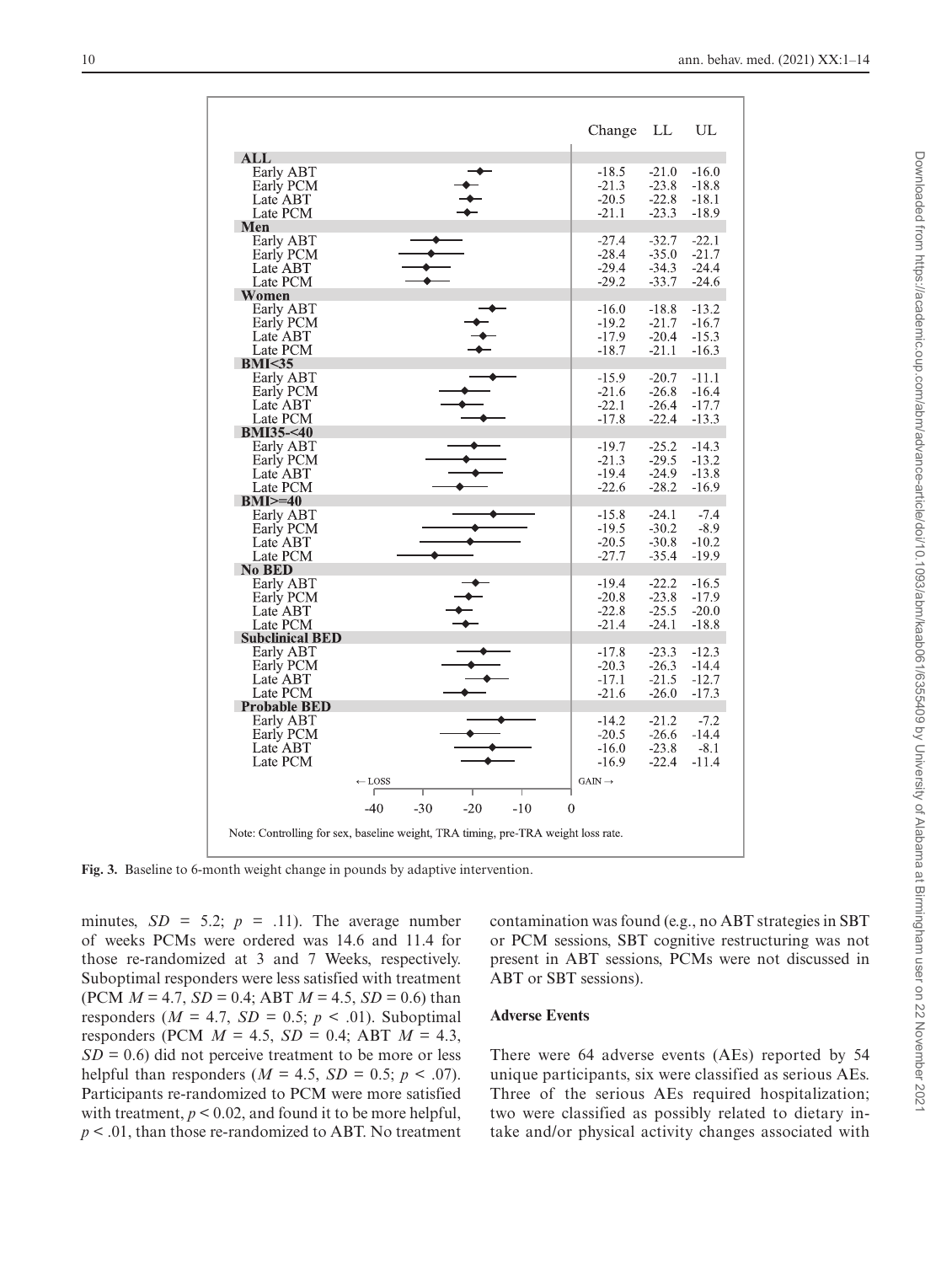|                                                                                   |                   |       |       |              |                    | Change  | LL      | UL      |
|-----------------------------------------------------------------------------------|-------------------|-------|-------|--------------|--------------------|---------|---------|---------|
| ALL                                                                               |                   |       |       |              |                    |         |         |         |
| Early ABT                                                                         |                   |       |       |              |                    | $-10.3$ | $-13.1$ | $-7.6$  |
| Early PCM                                                                         |                   |       |       |              |                    | $-11.7$ | $-14.7$ | $-8.6$  |
| Late ABT                                                                          |                   |       |       |              |                    | $-10.4$ | $-13.5$ | $-7.4$  |
| Late PCM                                                                          |                   |       |       |              |                    | $-10.4$ | $-13.0$ | $-7.8$  |
| Men                                                                               |                   |       |       |              |                    |         |         |         |
| Early ABT                                                                         |                   |       |       |              |                    | $-19.0$ | $-24.8$ | $-13.2$ |
| Early PCM                                                                         |                   |       |       |              |                    | $-19.4$ | $-26.9$ | $-12.0$ |
| Late ABT                                                                          |                   |       |       |              |                    | $-19.9$ | $-25.1$ | $-14.7$ |
| Late PCM                                                                          |                   |       |       |              |                    | $-19.1$ | $-24.2$ | $-14.0$ |
| Women                                                                             |                   |       |       |              |                    |         |         |         |
|                                                                                   |                   |       |       |              |                    | $-7.1$  |         |         |
| Early ABT                                                                         |                   |       |       |              |                    |         | $-10.1$ | $-4.1$  |
| Early PCM                                                                         |                   |       |       |              |                    | $-8.6$  | $-11.5$ | $-5.7$  |
| Late ABT                                                                          |                   |       |       |              |                    | $-8.4$  | $-11.8$ | $-5.1$  |
| Late PCM                                                                          |                   |       |       |              |                    | $-8.6$  | $-11.4$ | $-5.8$  |
| BMI < 35                                                                          |                   |       |       |              |                    |         |         |         |
| Early ABT                                                                         |                   |       |       |              |                    | $-6.8$  | $-11.8$ | $-1.9$  |
| Early PCM                                                                         |                   |       |       |              |                    | $-11.9$ | $-17.3$ | $-6.6$  |
| Late ABT                                                                          |                   |       |       |              |                    | $-13.5$ | $-18.5$ | $-8.5$  |
| Late PCM                                                                          |                   |       |       |              |                    | $-8.2$  | $-13.1$ | $-3.4$  |
| <b>BMI35-&lt;40</b>                                                               |                   |       |       |              |                    |         |         |         |
| Early ABT                                                                         |                   |       |       |              |                    | $-13.5$ | $-19.2$ | $-7.8$  |
| Early PCM                                                                         |                   |       |       |              |                    | $-7.7$  | $-16.6$ | 1.3     |
| Late ABT                                                                          |                   |       |       |              |                    | $-6.0$  | $-13.2$ | 1.2     |
| Late PCM                                                                          |                   |       |       |              |                    | $-10.1$ | $-16.0$ | $-4.2$  |
| $BMI>=40$                                                                         |                   |       |       |              |                    |         |         |         |
| Early ABT                                                                         |                   |       |       |              |                    | $-5.8$  | $-14.5$ | 2.9     |
| Early PCM                                                                         |                   |       |       |              |                    | $-5.6$  | $-15.0$ | 3.7     |
| Late ABT                                                                          |                   |       |       |              |                    | $-13.4$ | $-24.9$ | $-1.8$  |
| Late PCM                                                                          |                   |       |       |              |                    | $-18.0$ | $-28.3$ | $-7.7$  |
| <b>No BED</b>                                                                     |                   |       |       |              |                    |         |         |         |
| Early ABT                                                                         |                   |       |       |              |                    | $-11.8$ | $-15.1$ | $-8.5$  |
| Early PCM                                                                         |                   |       |       |              |                    | $-11.6$ | $-15.0$ | $-8.2$  |
| Late ABT                                                                          |                   |       |       |              |                    | $-12.4$ | $-16.1$ | $-8.7$  |
| Late PCM                                                                          |                   |       |       |              |                    | $-9.9$  | $-13.1$ | $-6.8$  |
| <b>Subclinical BED</b>                                                            |                   |       |       |              |                    |         |         |         |
| Early ABT                                                                         |                   |       |       |              |                    | $-8.8$  | $-14.8$ | $-2.7$  |
| Early PCM                                                                         |                   |       |       |              |                    | $-14.3$ | $-21.8$ | $-6.7$  |
| Late ABT                                                                          |                   |       |       |              |                    | $-7.0$  | $-13.2$ | $-0.8$  |
| Late PCM                                                                          |                   |       |       |              |                    | $-14.4$ | $-19.8$ | $-9.0$  |
| <b>Probable BED</b>                                                               |                   |       |       |              |                    |         |         |         |
| Early ABT                                                                         |                   |       |       |              |                    | $-3.7$  | $-10.3$ | 2.8     |
| Early PCM                                                                         |                   |       |       |              |                    | $-7.2$  | $-13.8$ | $-0.6$  |
| Late ABT                                                                          |                   |       |       |              |                    | $-8.1$  | $-17.6$ | 1.5     |
| Late PCM                                                                          |                   |       |       |              |                    | $-4.6$  | $-10.6$ | 1.5     |
|                                                                                   |                   |       |       |              |                    |         |         |         |
|                                                                                   | $\leftarrow$ LOSS |       |       |              | $GAIN \rightarrow$ |         |         |         |
|                                                                                   | ٢                 |       |       |              | ٦                  |         |         |         |
|                                                                                   | $-30$             | $-20$ | $-10$ | $\mathbf{0}$ | 10                 |         |         |         |
|                                                                                   |                   |       |       |              |                    |         |         |         |
| Note: Controlling for sex, baseline weight, TRA timing, pre-TRA weight loss rate. |                   |       |       |              |                    |         |         |         |

**Fig. 4.** Baseline to 18-month weight change in pounds by adaptive intervention.

study participation (i.e., kidney infection, depression). There were 31 non-serious AEs related to musculoskeletal and connective tissue disorders or injury; 12 were related to participation in physical activity and were classified as potentially related to study participation. There were two non-serious AEs (i.e., allergic reaction) reported by one person that were potentially related to dietary intake changes. The numbers of serious (SBT = 2, PCM = 1, ABT = 3) and non-serious AEs (SBT = 23, PCM = 22, ABT = 13) were similar across groups.

# <span id="page-10-0"></span>**Discussion**

BestFIT, a two-stage Sequential Multiple Assignment Randomized Trial (SMART) designed to inform the development of an adaptive behavioral weight loss intervention for adults, examined whether it was better to identify suboptimal responders to SBT at Session 3 (Early TRA) or Session 7 (Late TRA) and whether PCM or ABT was a more effective second-stage treatment. Results showed no significant weight loss difference between Early and Late TRA participants or between PCM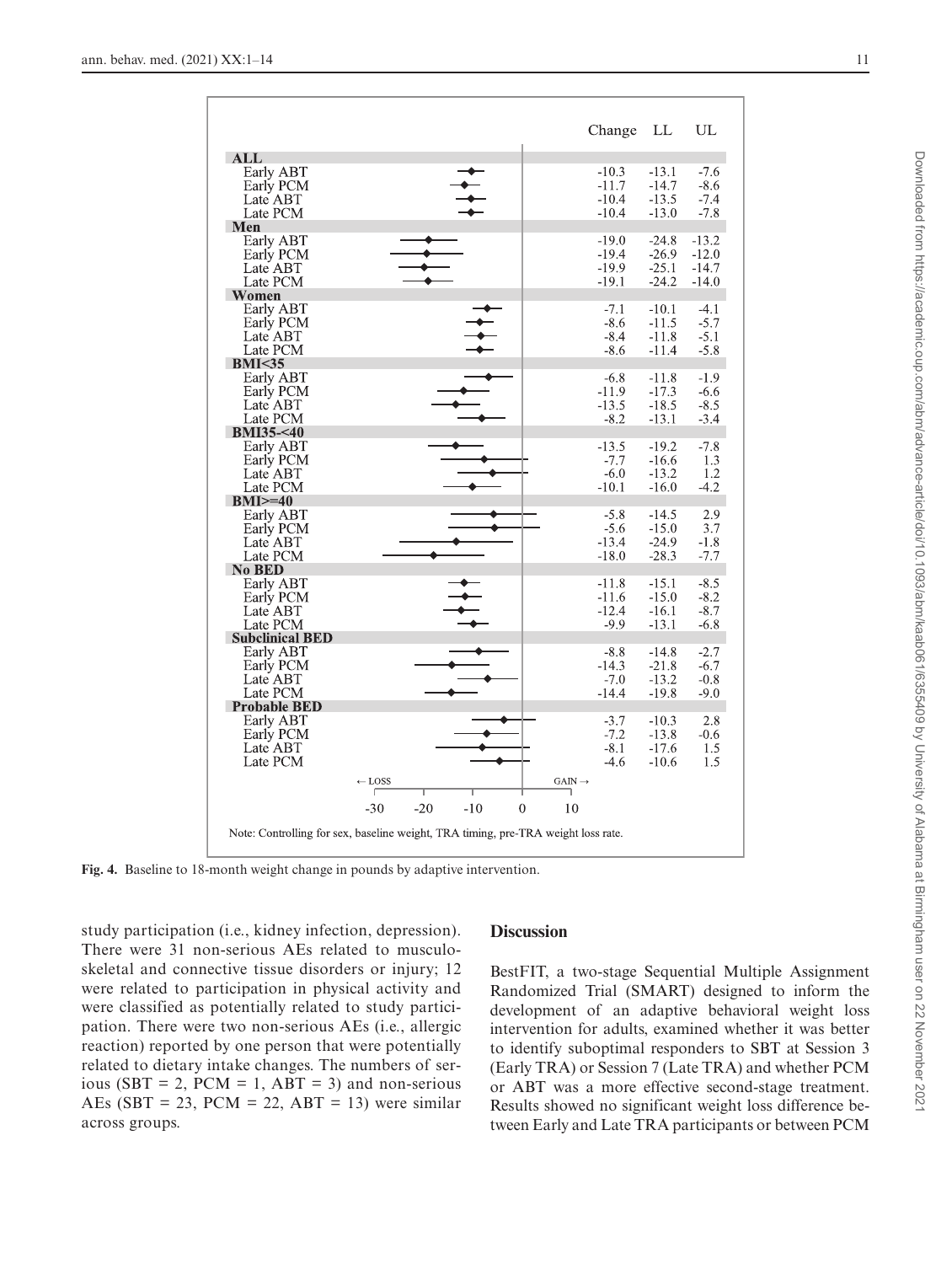and ABT suboptimal responders at 6 or 18 months. However, sensitivity analyses using imputed data showed a non-significant trend that PCM participants lost more weight than ABT participants at 6 months. The weight loss difference at 6 months of 3.4 pounds was modest and equated to a difference of 1.5% more weight loss and an additional 5% of PCM individuals achieving a clinically significant weight loss (i.e., 10% loss) relative to ABT participants. Post hoc analyses prompted by descriptive data suggesting that the role of TRA timing differed among responders and suboptimal responders, showed that Early TRA suboptimal responders randomized to PCM lost 4.5 more pounds than Late TRA suboptimal responders randomized to PCM. At six months, nearly 40% of Early TRA participants re-randomized to PCM lost at least 10% of their body weight compared to 24% of Late TRA suboptimal responders randomized to PCM. Although there was some indication that PCM participants lost more weight than ABT participants, particularly those who started PCMs earlier, these differences were not maintained at 18-month follow-up. The weight loss pattern for treatment responders was in the opposite direction such that Late TRA responders lost more weight than Early TRA responders, an average difference of 4.3 pounds. Although identifying suboptimal responders and switching treatment early showed promise, these data suggest that not all participants identified as early responders were able to sustain their success over the course of treatment.

To aid future efforts to build a more deeply tailored adaptive treatment [\[4](#page-12-3), [42](#page-13-20)], we also examined weight loss patterns for the four embedded adaptive interventions that began with SBT, transitioned suboptimal responders to PCM or ABT at the early or later time point, and continued SBT for suboptimal responders (i.e., Early PCM, Early ABT, Late PCM, Late ABT) and whether pre-specified characteristics predicted response to the different treatment sequences. Overall, none of the four AIs clearly resulted in more or less weight loss at 6 or 18 months, however, some interesting patterns were observed. Participants with Class 1 BMI lost more weight in Early PCM and Late ABT; those with Class 2 BMI lost more weight in Late PCM and Early ABT, and those with Class 3 BMI lost more weight in Late PCM and Late ABT. Finally, participants with subclinical BED lost more weight in Early and Late PCM, and participants with clinical BED appeared to lose more weight at 6m in Early PCM, and at 18m in Early PCM and Late ABT. Binge eating is a poor prognostic indicator for weight loss [[46](#page-13-23), [47](#page-13-24)]. These data suggest that PCMs may help people with moderate binge eating lose weight. Examination of whether initial weight loss rate influenced treatment response showed that suboptimal responders with a slow early weight loss rate were more successful at 6 months

if re-randomized to PCM, whereas those with a very slow weight loss rate tended to lose more weight at 18 months if re-randomized to ABT. These results are consistent with the idea that ABT may facilitate longer term weight loss success [\[21\]](#page-13-3).

Study strengths included high-quality SMART design implementation (e.g., re-randomization, treatment transitions), and high intervention participation and retention. Study limitations included that suboptimal responders were not re-randomized to continue SBT to assess whether PCM and/or ABT outperformed no treatment change. Participant diversity with respect to sex, education level, and race/ethnicity was limited. We also excluded individuals in the overweight category (BMI between 25 and 30 kg/m<sup>2</sup>) who could benefit from weight loss treatment. An important direction for future research is to examine the efficacy of these and other interventions in minority populations at high risk for obesity-related comorbidities. Cost should also be considered in future research. PCMs were provided free of charge to participants which likely enhanced compliance; helping people identify low cost, nutritionally sound PCM options could increase the feasibility of this approach. Although groupbased weight loss treatment can be more cost-effective, we chose to provide individual weight loss treatment because explicitly focusing on non-response and altering treatment course for participants who are not doing well can be a sensitive issue which could be exacerbated in the context of a group setting. Indeed, an interesting area for future work is to understand the acceptability and feasibility of adaptive interventions in the context of groupbased therapies. Finally, BestFIT focused primarily on short-term weight loss and we know that long-term maintenance remains a challenge.

BestFIT was designed as a SMART with the goal of building an optimal adaptive intervention for weight loss that would substantively increase the number of adults that would benefit from treatment. Although the primary and secondary hypotheses were not supported, study results do point toward adaptive intervention sequences that warrant further research. Results suggest that a promising adaptive weight loss intervention would identify SBT suboptimal responders at Session 3 and potentially re-assess response at a subsequent session given that early response may not be sustained. Results suggest that PCMs may be a promising second stage strategy, particularly for suboptimal responders identified early in treatment. It should be noted, however, that the weight loss advantage of an early switch to PCMs was not maintained and that ABT and PCMs had similar long-term outcomes. Given evidence of the long-term effectiveness of ABT [\[21\]](#page-13-3), exploring potential sequencing of a lower cost PCM option and ABT may enhance both short and long-term outcomes. Further exploration of more "deeply tailored" interventions based on binge eating status, BMI, and early weight loss rate is also needed. Utilizing the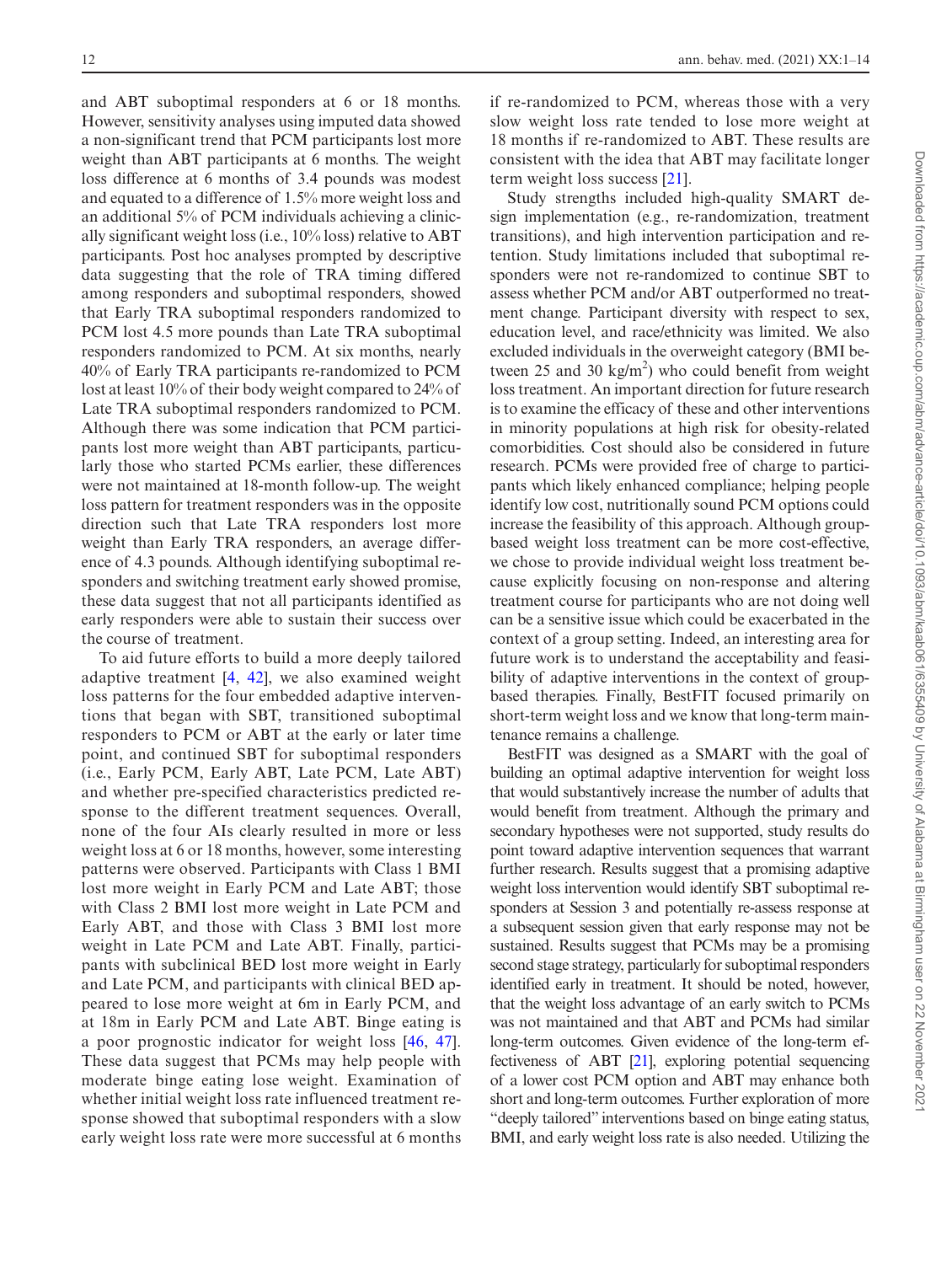SMART methodology to develop an adaptive weight loss intervention that would outperform gold standard SBT in a randomized controlled trial is an important next step, but may require additional optimization work.

## **Acknowledgements**

This work was supported by grants from the National Cancer Institute (1R01CA188892) and from the National Institute of Diabetes and Digestive and Kidney Diseases (P30DK050456; T32DK083250; P30DK092924). We also acknowledge Daniel Almirall, PhD, for his contributions to the design of the BestFIT trial.

#### **Compliance with Ethical Standards**

**Authors' Statement of Conflict of Interest and Adherence to Ethical Standards** Authors Nancy E. Sherwood, A Lauren Crain, Elisabeth M. Seburg, Meghan L. Butryn, Evan M. Forman, Melissa M. Crane, Rona L. Levy, Alicia S. Kunin-Batson, Robert W. Jeffery declare that they have no conflict of interest. We purchased meals from Healthy for Life Meals™ at a discounted price for the trial. Healthy for Life Meals™ did not participate in the design, analysis, or interpretation of the study results. All procedures, including the informed consent process, were conducted in accordance with the ethical standards of the responsible committee on human experimentation (institutional and national) and with the Helsinki Declaration of 1975, as revised in 2000.

**Authors' Contributions** Nancy E. Sherwood, PhD made substantial contributions to the conception and design of the trial and the acquisition, analysis, and interpretation of data. She drafted and critically revised the article for important intellectual content, and has given final approval of the version to be published. A Lauren Crain, PhD made substantial contributions to the design of the trial and the acquisition, analysis, and interpretation of data. She drafted sections of the manuscript and critically revised the article for important intellectual content, and has given final approval of the version to be published. Elisabeth M. Seburg, MPH made substantial contributions to the acquisition, analysis, and interpretation of data. She drafted sections of the manuscript and critically revised the article for important intellectual content, and has given final approval of the version to be published. Meghan L. Butryn, PhD and Evan M. Forman, PhD made substantial contributions to the design of the trial and the acquisition, analysis, and interpretation of data. She critically revised the article for important intellectual content, and has given final approval of the version to be published. Melissa M. Crane, PhD made substantial contributions to the acquisition, analysis, and interpretation of data. She critically revised the article for important intellectual content, and has given final approval of the version to be published. Rona L. Levy, PhD made substantial contributions to the design of the trial and the interpretation of data. She critically revised the article for important intellectual content, and has given final approval of the version to be published. Alicia S. Kunin-Batson, PhD made substantial contributions to the acquisition and interpretation of data. She critically revised the article for important intellectual content, and has given final approval of the version to be published. Robert W. Jeffery, PhD made substantial contributions to the design of the trial and the interpretation of data. He critically revised the article for important intellectual content, and has given final approval of the version to be published.

**Ethical Approval** All procedures performed in this study were in accordance with the ethical standards of our institutional research ethics committee and with the 1964 Helsinki declaration and its later amendments or comparable ethical standards. Slight deviation from this concerned informed consent, as explained below, but this was approved by our ethics committee.

**Informed Consent** Consent was obtained from all individual participants included in the study. However, given the nature of the research consent was not fully informed, although participants were aware that information was being withheld from them.

#### **References**

- <span id="page-12-0"></span>1. Alamuddin N, Wadden TA. Behavioral treatment of the patient with obesity. *Endocrinol Metab Clin North Am.* 2016;45:565–580.
- <span id="page-12-1"></span>2. Butryn ML, Webb V, Wadden TA. Behavioral treatment of obesity. *Psychiatr Clin North Am.* 2011;34:841–859.
- <span id="page-12-2"></span>3. LeBlanc ES, Patnode CD, Webber EM, Redmond N, Rushkin M, O'Connor EA. Behavioral and pharmacotherapy weight loss interventions to prevent obesity-related morbidity and mortality in adults: updated evidence report and systematic review for the US preventive services task force. *Jama.* 2018;320:1172–1191.
- <span id="page-12-3"></span>4. Almirall D, Nahum-Shani I, Sherwood NE, Murphy SA. Introduction to SMART designs for the development of adaptive interventions: with application to weight loss research. *Transl Behav Med.* 2014;4:260–274.
- <span id="page-12-4"></span>5. Collins LM, Nahum-Shani I, Almirall D. Optimization of behavioral dynamic treatment regimens based on the sequential, multiple assignment, randomized trial (SMART). *Clin Trials.* 2014;11:426–434.
- <span id="page-12-5"></span>6. Lavori PW, Dawson R, Rush AJ. Flexible treatment strategies in chronic disease: clinical and research implications. *Biol Psychiatry.* 2000;48:605–614.
- 7. Lavori PW, Dawson R. Dynamic treatment regimes: practical design considerations. *Clin Trials.* 2004;1:9–20.
- <span id="page-12-6"></span>8. Lei H, Nahum-Shani I, Lynch K, Oslin D, Murphy SA. A "SMART" design for building individualized treatment sequences. *Annu Rev Clin Psychol.* 2012;8:21–48.
- <span id="page-12-7"></span>9. Teixeira PJ, Mata J, Williams GC, Gorin AA, Lemieux S. Selfregulation, motivation, and psychosocial factors in weight management. *J Obes.* 2012;2012:582348.
- 10. Teixeira PJ, Palmeira AL, Branco TL, et al. Who will lose weight? A reexamination of predictors of weight loss in women. *Int J Behav Nutr Phys Act.* 2004;1:12.
- <span id="page-12-9"></span>11. Johnson F, Pratt M, Wardle J. Dietary restraint and self-regulation in eating behavior. *Int J Obes (Lond).* 2012;36:665–674.
- 12. Leahey TM, Xu X, Unick J, Wing RR. A preliminary investigation of the role of self-control in behavioral weight loss treatment. *Obesity Res Clin Practice*. 2014;8:e115–e200. doi:[10.1016/j.orcp.2012.12.005](https://doi.org/10.1016/j.orcp.2012.12.005). PMCID: PMC3992479.
- <span id="page-12-8"></span>13. Appelhans BM, French SA, Pagoto SL, Sherwood NE. Managing temptation in obesity treatment: a neurobehavioral model of intervention strategies. *Appetite.* 2016;96:268–279.
- <span id="page-12-10"></span>14. Wardle J, Carnell S. Appetite is a heritable phenotype associated with adiposity. *Ann Behav Med.* 2009;38 Suppl 1:S25–S30.
- <span id="page-12-11"></span>15. Stanek KM, Strain G, Devlin M, et al. Body mass index and neurocognitive functioning across the adult lifespan. *Neuropsychology.* 2013;27:141–151.
- 16. Fitzpatrick S, Gilbert S, Serpell L. Systematic review: are overweight and obese individuals impaired on behavioural tasks of executive functioning? *Neuropsychol Rev.* 2013;23:138–156.